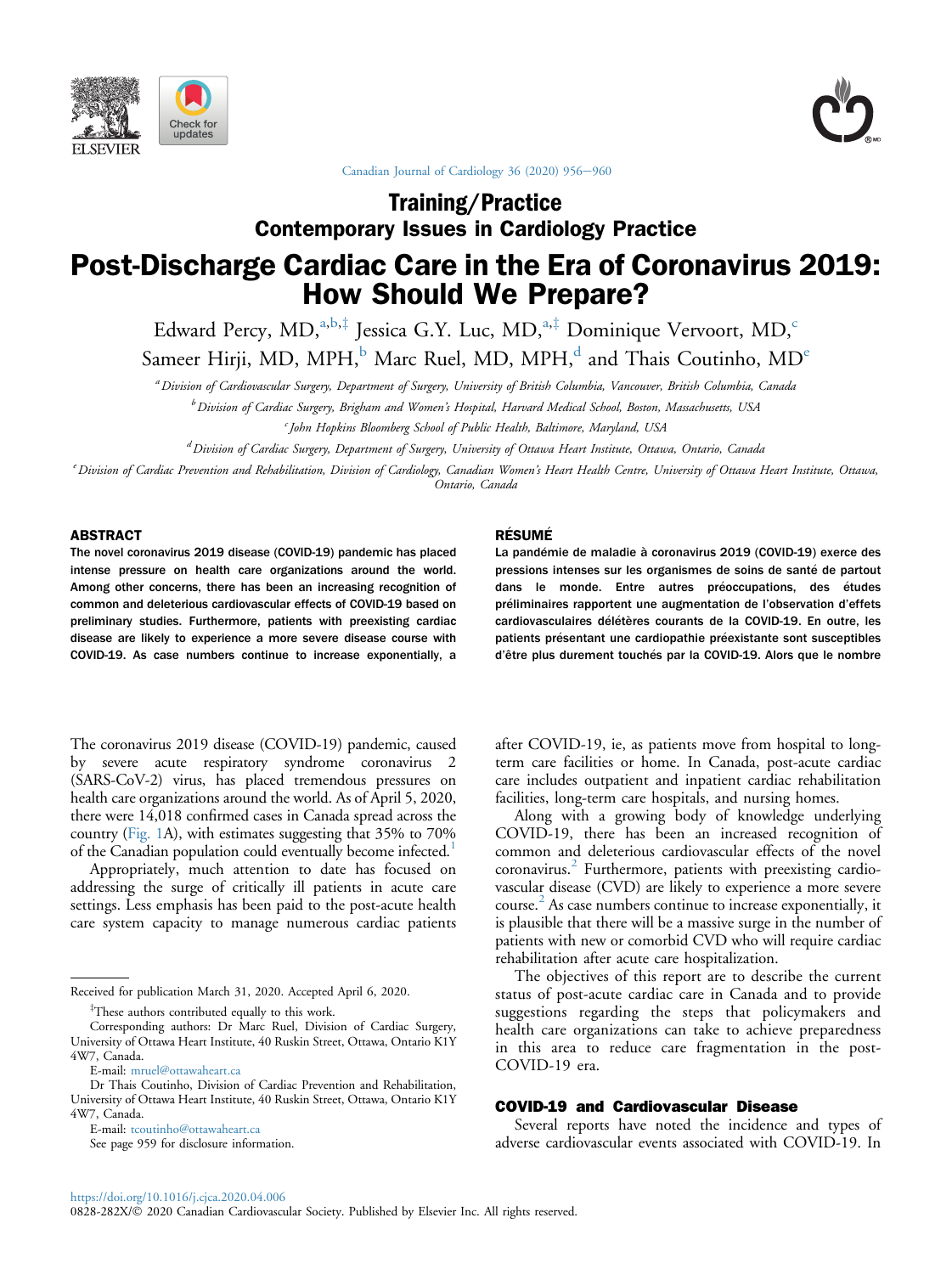surge in the number of patients with new or comorbid cardiovascular disease will translate into more frequent and, in some cases, prolonged rehabilitation needs after acute hospitalization. This report describes the current status of post-discharge cardiac care in Canada and provides suggestions regarding steps that policymakers and health care organizations can take to prepare for the COVID-19 pandemic.

one early experience from Wuhan, China, arrhythmias were present in 16.7% of hospitalized patients, with 7.2% experiencing acute cardiac injury. $3$  In a subsequent report, cardiac injury, defined as high-sensitivity troponin I levels above the 99th-percentile upper reference limit, occurred in 19.7% of patients, occurring most frequently among older patients and those with comorbidities.<sup>[2](#page-3-1)</sup> The presence of cardiac injury was associated with a more severe disease course and with a higher proportion of patients with acute respiratory distress syndrome, acute kidney injury, and coagulation disorders, compared with patients without cardiac injury.<sup>[2](#page-3-1)</sup> Furthermore, cardiac injury was an independent predictor for mortality, with a hazard ratio of  $3.41<sup>2</sup>$  $3.41<sup>2</sup>$  $3.41<sup>2</sup>$  Although this injury does not necessarily indicate myocardial infarction, and its long-term significance remains unknown, the high prevalence and associated mortality has raised significant concern within the cardiovascular community.

In addition to the development of COVID-19-related cardiovascular complications, there are implications of COVID-19 infection on patients with preexisting CVD. In patients with COVID-19, CVD is associated with a higher death rate (13.2%) compared with other comorbidities, including diabetes (9.2%), chronic respiratory disease (8.0%), and cancer  $(7.6\%)$ .<sup>[4](#page-3-3)</sup> In general, the development of new cardiac injury or the presence of prior CVD are associated with a more severe disease course.

The pathophysiology of this interaction remains poorly characterized. However, preliminary data suggest that acute inflammation superimposed on preexisting CVD can precipitate cardiac injury, acute coronary syndrome, and myocardial dysfunction and trigger arrhythmias in patients with  $COVID-19.<sup>2,3</sup>$  $COVID-19.<sup>2,3</sup>$  $COVID-19.<sup>2,3</sup>$  $COVID-19.<sup>2,3</sup>$  $COVID-19.<sup>2,3</sup>$  Given the frequency of cardiac manifestations and injuries, the cardiac rehabilitation system will likely be overwhelmed by an unprecedented number of discharged patients with new or exacerbated CVD.

## Post-Acute Cardiac Care in Canada

Canada has a long history of outstanding post-acute cardiac care. Currently, there are  $\sim$  220 cardiac rehabilitation programs, serving more than 50,000 new patients annually [\(Fig. 1B](#page-2-0)). Funding for cardiac rehabilitation varies by provincial and local resources according to their unique population densities and funding structures. Given these differences, along with the geographic diversity of the country, access to cardiac rehabilitation remains variable. Newfoundland has the least access, with 0.2 facilities per 100,000 individuals, while Nova Scotia has the most, with 2.8 per 100,000.

de cas continue de croître de manière exponentielle, une hausse soudaine du nombre de patients atteints d'une maladie cardiovasculaire de novo ou concomitante entraînera une augmentation des besoins en matière de services de réadaptation, et, dans certains cas, de services de réadaptation prolongés, après une hospitalisation de courte durée. Le présent rapport décrit la situation actuelle des soins en cardiologie après la sortie de l'hôpital au Canada et propose des mesures que les décideurs et les organismes de soins de santé pourraient prendre pour se préparer dans le contexte de la pandémie de COVID-19.

In addition to outpatient cardiac rehabilitation programs, inpatient rehabilitation facilities play a crucial role in supporting the convalescence of patients who no longer require acute care hospitalization. There are 3409 nursing home or continuing care facilities in Canada, with a geographic distribution similar to that of cardiac rehabilitation centers ([Fig. 1](#page-2-0)B).

Although data is limited regarding the proportion of patients with COVID-19 who require post-acute care, historical data from the Canadian Institutes of Health Information Cardiac Care Quality Indicators and Rehabilitation Reports demonstrate that there were 39,438 admissions to inpatient rehabilitation facilities in Canada in the 2018/2019 fiscal year, of which 1331 (3.4%) were cardiac related. Given the associations described between COVID-19 and CVD, we expect that this proportion will increase as patients are discharged from acute care with new or exacerbated cardiac issues.

# Potential Burden of COVID-19

As of March 29, 2020, 75.1% of Ontario's critical care beds were occupied, of which 29.6% were related to confirmed or suspected cases of COVID-19. Several models have been developed to study the potential trajectories of resource use during this pandemic. Although these models focus on acute care resources, they provide a reliable resource to help predict the range of potential impacts on the post-acute care sector as well. Using the total number of inpatient beds, ICU beds, and ventilators in Ontario, the  $COVID-19$  Mod $Collab<sup>5</sup>$  $Collab<sup>5</sup>$  $Collab<sup>5</sup>$  have examined 3 potential scenarios [\(Fig. 2\)](#page-3-4). In the worst-case scenario, which assumes a growth rate of 33.0% in daily cases (similar to that in Italy), the number of available hospital beds in Ontario could fall to 0 by early to mid-April 2020, without recovery through mid-May. In another scenario, assuming an initial growth rate of 25.0% in daily cases (similar to that initially seen in Ontario) until the of end of March, followed by a 10.7% decrease to account for successful public health measures (school closure, social distancing, testing, and isolation), the maximum impact on inpatient acute hospital care would occur in early April, followed by a sustained recovery. Finally, in a third scenario which assumes an initial 15.0% daily increase, with a similar subsequent 10.7% decrease, the overall impact would be reduced; however, the timing of patient influx to post-acute care would likely be unchanged. The post-acute care sector will play a key role in alleviating pressures on hospitals; however, these facilities and programs themselves will face challenges as they attempt to reduce care fragmentation.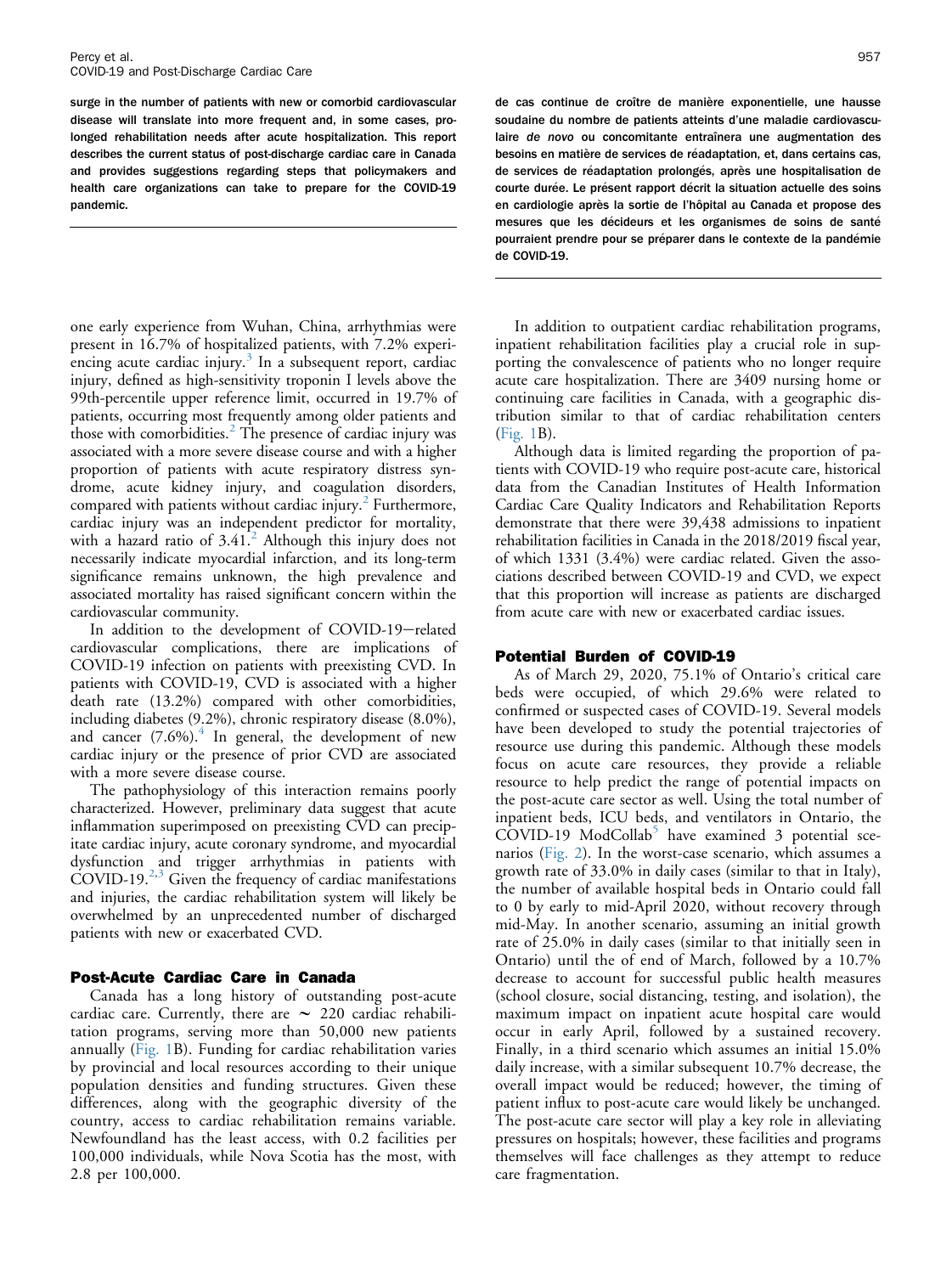<span id="page-2-0"></span>



Figure 1. (A) Geographic distribution of COVID-19 cases and deaths per 100,000 population and (B) geographic distribution of post-acute care facilities across Canada per 100,000 population.

# Recommendations for the Current Crisis

In the midst of this global crisis, health care facilities are adapting to deliver care in safer and more efficient ways. Post-acute care facilities will be increasingly challenged by a rising influx of patients with serious and incompletely resolved cardiac problems. Fortunately, as a large country with a significant rural population, Canada has experience with various alternate models for post-acute cardiac care. The

maximization of these services to treat patients at home will be an extremely important component of managing resources during the COVID-19 pandemic. To accomplish this, open communication between cardiac rehabilitation centres will be needed for knowledge exchange, allowing centres not currently offering home-based programs to quickly learn from other centres where this practice has been successfully implemented.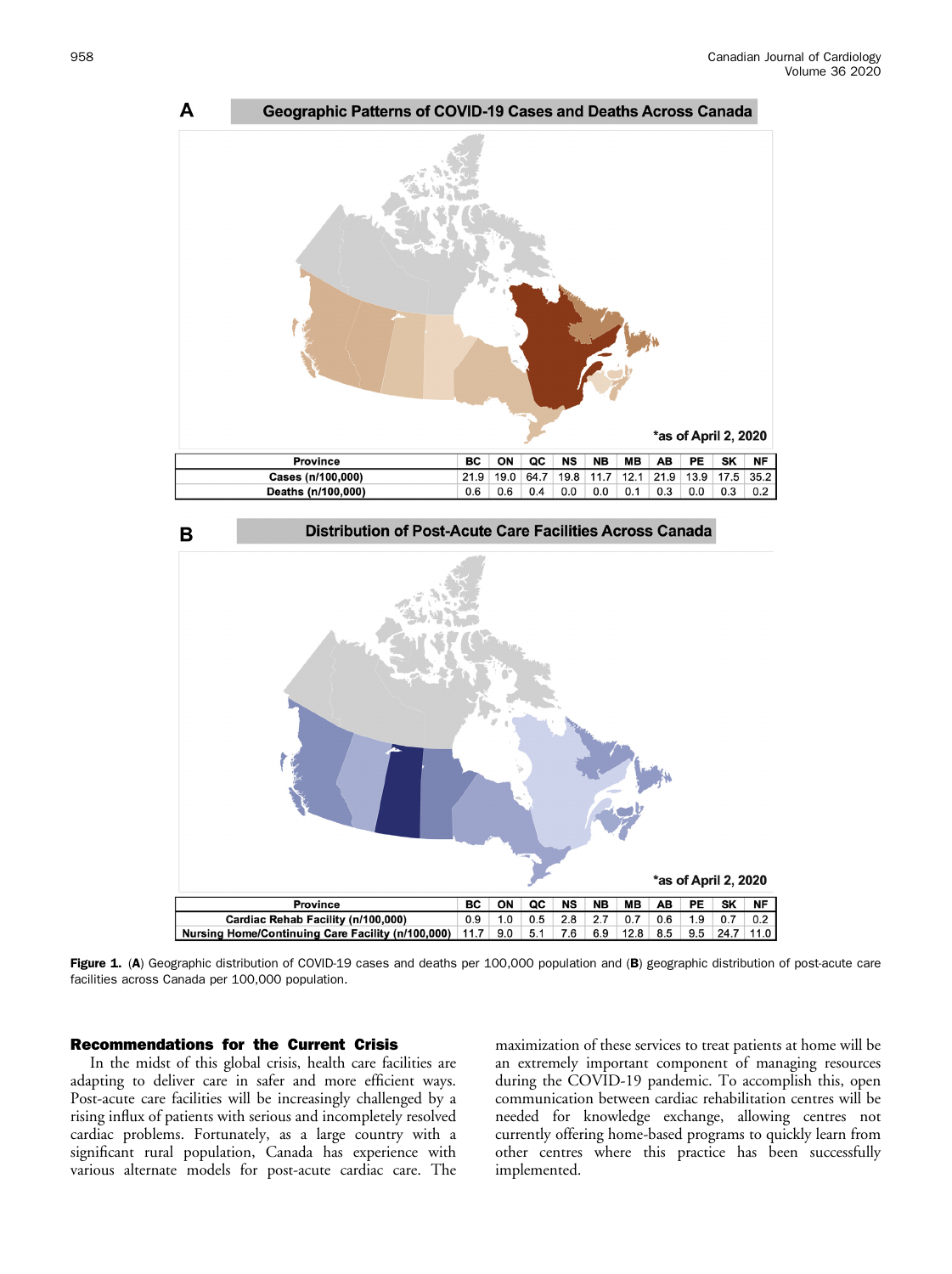

<span id="page-3-4"></span>Predicted Models for Days Until Hospital Resource Depletion Due to COVID-19 Pandemic: **Analysis of The Canadian Health System** 

Figure 2. Model for days until hospital resource depletion due to COVID-19. Adapted from Dr Beate Sander on behalf of the COVID-19 ModCollab<sup>[5](#page-4-0)</sup> with permission.

In addition, there is a need to maximise mobile health technology to minimise patient and health care personnel exposure to COVID-19. In the context of this pandemic, telehealth technology can be leveraged to reduce the need for in-person care for appropriate patients. Specifically, this technology can be applied to patient follow-up after discharge, to perform remote cardiac monitoring, and to administer cardic rehabilitation curriculums remotely. Digital health interventions, such as the Virtual Care Program from the University of Ottawa Heart Institute [\(https://pwc.](https://pwc.ottawaheart.ca/programs-services/virtual-care) [ottawaheart.ca/programs-services/virtual-care](https://pwc.ottawaheart.ca/programs-services/virtual-care)), provide services such as self-monitoring tools, reminders, and notifications, as well as peer support groups for those undergoing remote curriculums. Health care systems that will leverage these technologies to manage the upcoming influx of patients could see a reduction in in-person care needs and be in a better position to serve their patients. These technologies will play a particularly important role in filling gaps present in areas with limited access to current cardiac rehabilitation care.

Patient-level factors should also be taken into consideration for the prioritisation of inpatient space. In particular, cognitive impairment, paralysis, and those requiring a ventilator or dialysis are among the factors associated with a greater risk of prolonged inpatient rehabilitation stay. The repurposing of unused buildings, such as hotels, convention halls, clinics, and other spaces, to establish temporary post-acute care settings, where appropriate, could rapidly expand the supply of space, particularly in areas that are currently underserved by post-acute care facilities.

## Conclusion

COVID-19 places an unprecedented strain on health care resources in Canada. Given the association of this

infection with comorbid cardiac disease and the high rate of new cardiac conditions among infected patients, the post-discharge cardiac rehabilitation sector will be particularly affected. There is a pressing need to address the impact of COVID-19 on post-acute cardiac care. Early preparation and thoughtful planning may help to limit that impact.

An expanded version of this report with additional references is available as [Supplementary Material](#page-4-1).

### Funding Sources

The authors have no funding sources to declare.

### **Disclosures**

The authors have no conflicts of interest to disclose.

#### <span id="page-3-0"></span>**References**

- 1. Kirkey S. Coronavirus could infect 35 to 70 per cent of Canadians, experts say. National Post, March 10, 2020. Available at: [https://nationalpost.](https://nationalpost.com/news/canada/coronavirus-could-infect-35-to-70-per-cent-of-canadian-population-experts-say) [com/news/canada/coronavirus-could-infect-35-to-70-per-cent-of-cana](https://nationalpost.com/news/canada/coronavirus-could-infect-35-to-70-per-cent-of-canadian-population-experts-say)[dian-population-experts-say.](https://nationalpost.com/news/canada/coronavirus-could-infect-35-to-70-per-cent-of-canadian-population-experts-say) Accessed March 27, 2020.
- <span id="page-3-1"></span>2. Shi S, Qin M, Shen B, et al. Association of cardiac injury with mortality in hospitalized patients with COVID-19 in Wuhan, China [e-pub ahead of print]. JAMA Cardiol, [https://doi.org/10.1001/jamacardio.](https://doi.org/10.1001/jamacardio.2020.0950) [2020.0950](https://doi.org/10.1001/jamacardio.2020.0950).
- <span id="page-3-3"></span><span id="page-3-2"></span>3. [Wang D, Hu B, Hu C, et al. Clinical characteristics of 138 hospitalized](http://refhub.elsevier.com/S0828-282X(20)30388-3/sref3) [patients with 2019 novel coronavirus-infected pneumonia in Wuhan,](http://refhub.elsevier.com/S0828-282X(20)30388-3/sref3) [China. JAMA 2020;323:1061-9](http://refhub.elsevier.com/S0828-282X(20)30388-3/sref3).
- 4. Worldometer: Age, sex, existing conditions of COVID-19 cases and deaths: pre-existing medical conditions (comorbidities). Available at: [https://www.](https://www.worldometers.info/coronavirus/coronavirus-age-sex-demographics/)